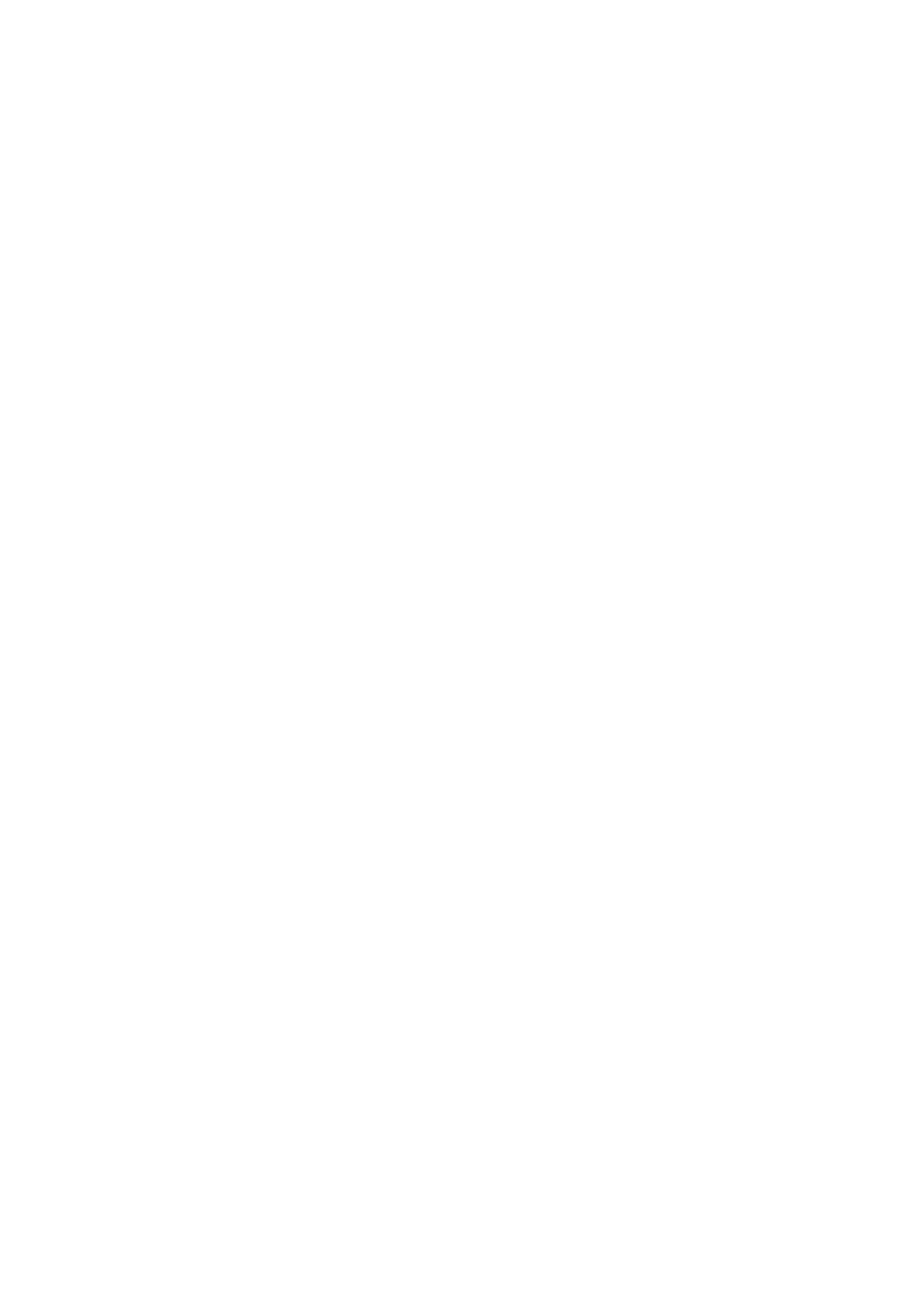*I certify that this public bill, which originated in the Legislative Assembly, has finally passed the Legislative Council and the Legislative Assembly of New South Wales.*

> *Clerk of the Legislative Assembly. Legislative Assembly, Sydney, , 2012*



New South Wales

# **Local Government Amendment Bill 2012**

Act No , 2012

An Act to amend the *Local Government Act 1993* with respect to, the voting system for the election of councillors, community land, the pecuniary interests of councillors and staff affected by amalgamations; and for other purposes.

*I have examined this bill and find it to correspond in all respects with the bill as finally passed by both Houses.*

*Assistant Speaker of the Legislative Assembly.*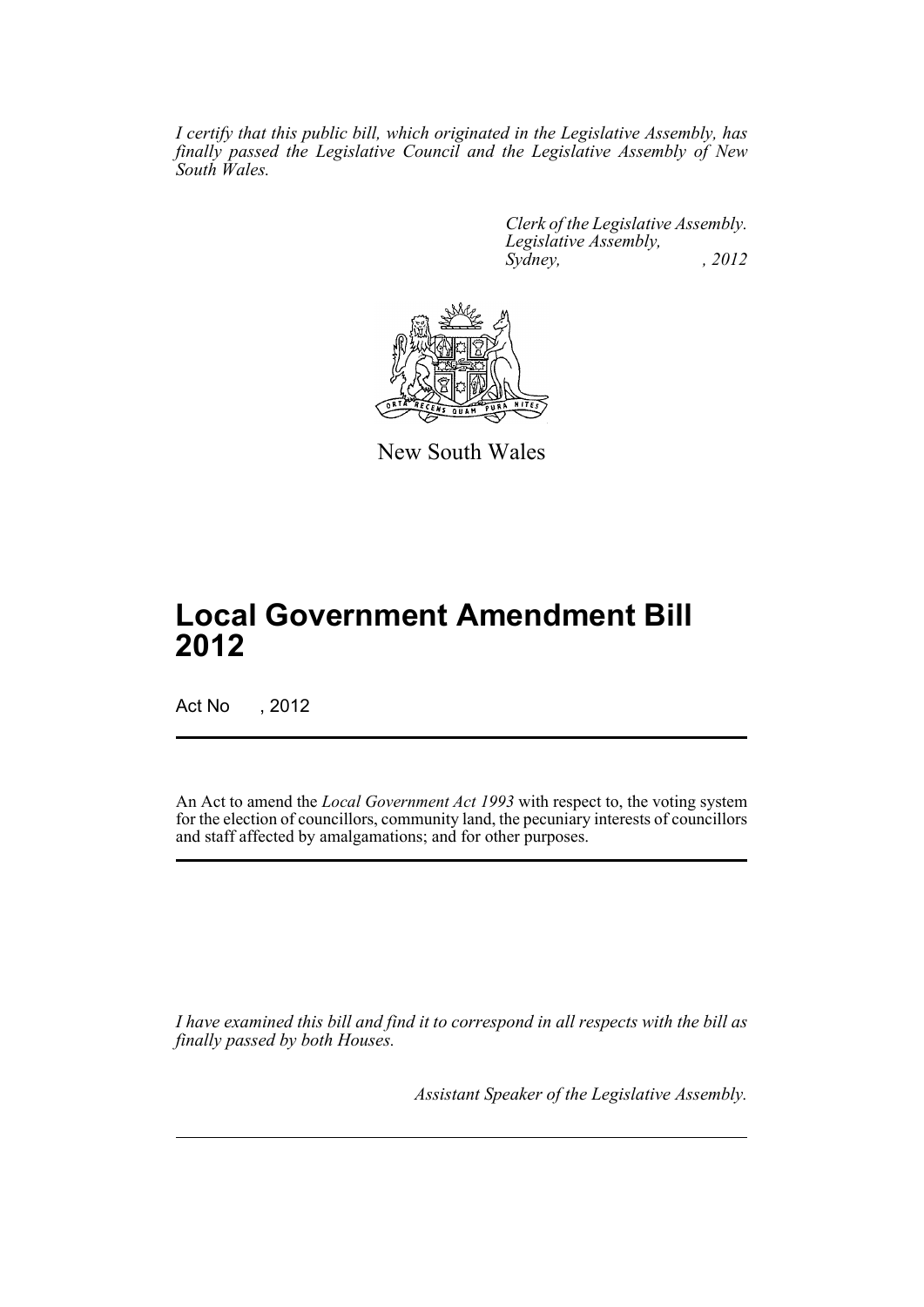# <span id="page-3-0"></span>**The Legislature of New South Wales enacts:**

### **1 Name of Act**

This Act is the *Local Government Amendment Act 2012*.

# <span id="page-3-1"></span>**2 Commencement**

- (1) Except as provided by subsection (2), this Act commences on the date of assent to this Act.
- (2) Schedule 1 [9] commences on a day to be appointed by proclamation.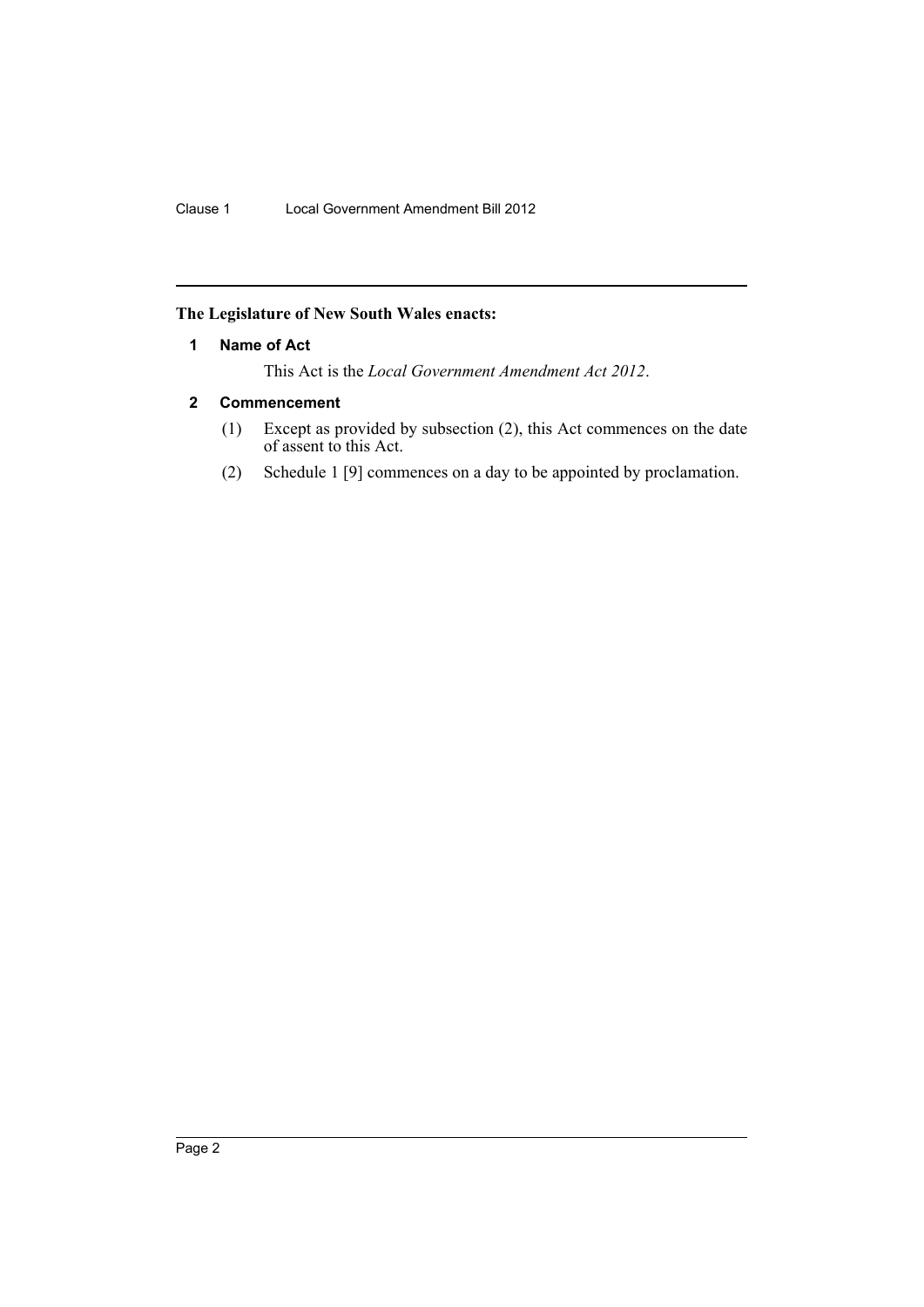Local Government Amendment Bill 2012

Amendment of Local Government Act 1993 No 30 Schedule 1

# <span id="page-4-0"></span>**Schedule 1 Amendment of Local Government Act 1993 No 30**

#### **[1] Section 46 Leases, licences and other estates in respect of community land—generally**

Omit section 46 (3). Insert instead:

(3) A council must not grant a lease or licence for a period (including any period for which the lease or licence could be renewed by the exercise of an option) exceeding 30 years.

#### **[2] Section 47 Leases, licences and other estates in respect of community land—terms greater than 5 years**

Omit section 47 (5). Insert instead:

- (5) The council must not grant the lease, licence or other estate except with the Minister's consent, if:
	- (a) a person makes a submission by way of objection to the proposal, or
	- (b) in the case of a lease or licence, the period (including any period for which the lease or licence could be renewed by the exercise of an option) of the lease or licence exceeds 21 years.

# **[3] Section 47 (6)**

Insert after the fifth bullet point:

• if the application relates to a lease or licence for a period (including any period for which the lease or licence could be renewed by the exercise of an option) exceeding 21 years, a statement outlining the special circumstances that justify the period of the lease or licence exceeding 21 years

# **[4] Section 47 (8AA)**

Insert after section 47 (8):

(8AA) The Minister may consent to a lease or licence referred to in subsection (5) (b) only if the Minister is satisfied that there are special circumstances that justify the period of the lease or licence exceeding 21 years.

### **[5] Section 234 When does a vacancy occur in a civic office?**

Insert "or 482A" after "482" in section 234 (1) (d).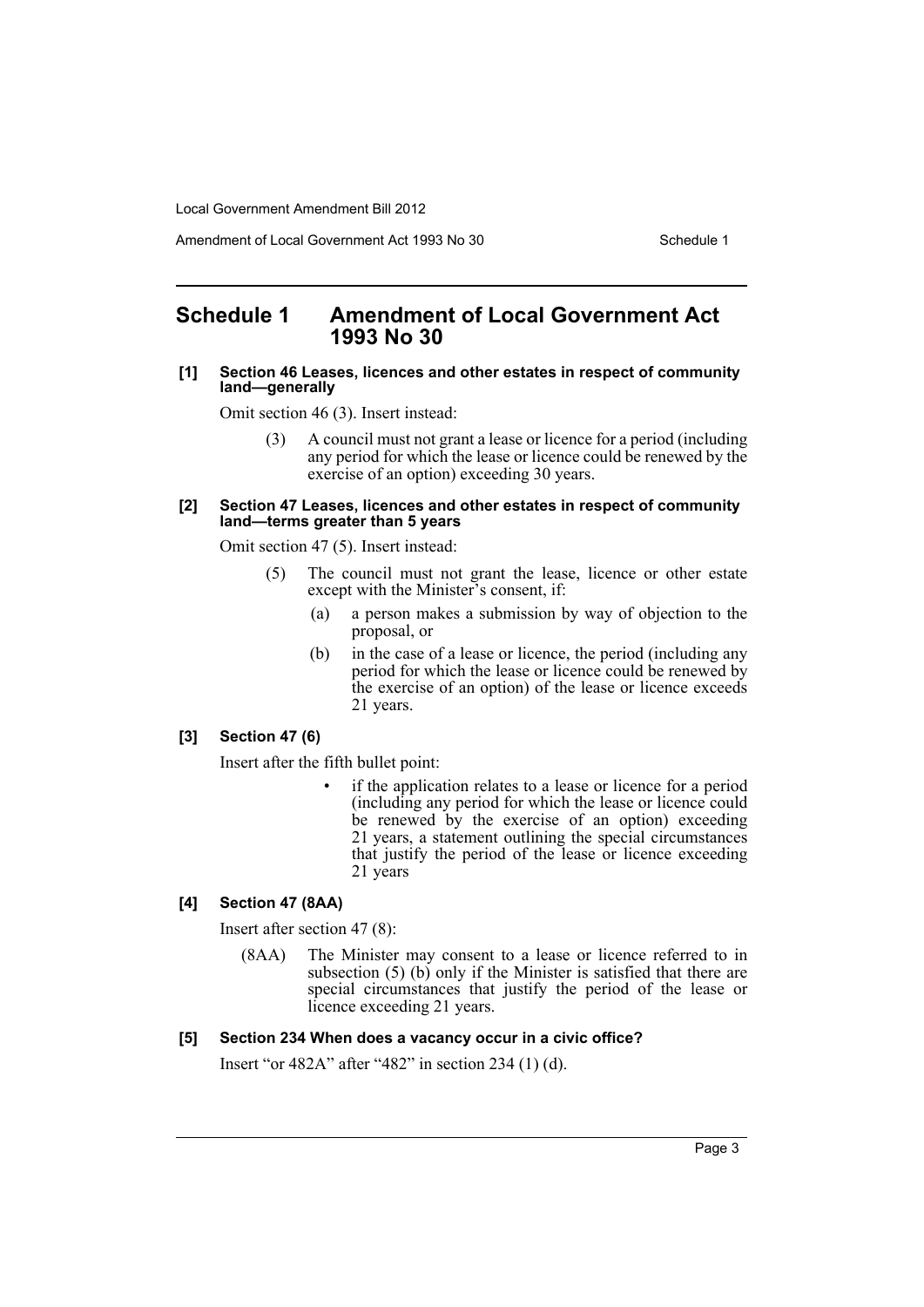Local Government Amendment Bill 2012

Schedule 1 Amendment of Local Government Act 1993 No 30

#### **[6] Chapter 10, introduction note**

Omit "(wherever 1 or 2 positions must be filled) and proportional (wherever 3 or more positions must be filled)".

Insert instead "(wherever 1 position must be filled) and proportional (wherever 2 or more positions must be filled)".

#### **[7] Section 285**

Omit the section. Insert instead:

#### **285 Voting system for election of councillors**

The voting system in a contested election of a councillor or councillors is to be:

- (a) optional preferential, if only one councillor is to be elected, or
- (b) proportional, if 2 or more councillors are to be elected.

#### **[8] Section 448 What interests do not have to be disclosed?**

Omit "Chapter". Insert instead "Part".

#### **[9] Section 451 Disclosure and presence in meetings**

Insert after section 451 (3) (before the note to the section):

- (4) Subsections (1) and (2) do not apply to a councillor who has a pecuniary interest in a matter that is being considered at a meeting, if:
	- (a) the matter is a proposal relating to:
		- (i) the making of a principal environmental planning instrument applying to the whole or a significant part of the council's area, or
		- (ii) the amendment, alteration or repeal of an environmental planning instrument where the amendment, alteration or repeal applies to the whole or a significant part of the council's area, and
	- (b) the councillor made a special disclosure under this section in relation to the interest before the commencement of the meeting.
- (5) The special disclosure of the pecuniary interest must, as soon as practicable after the disclosure is made, be laid on the table at a meeting of the council and must:
	- (a) be in the form prescribed by the regulations, and
	- (b) contain the information required by the regulations.